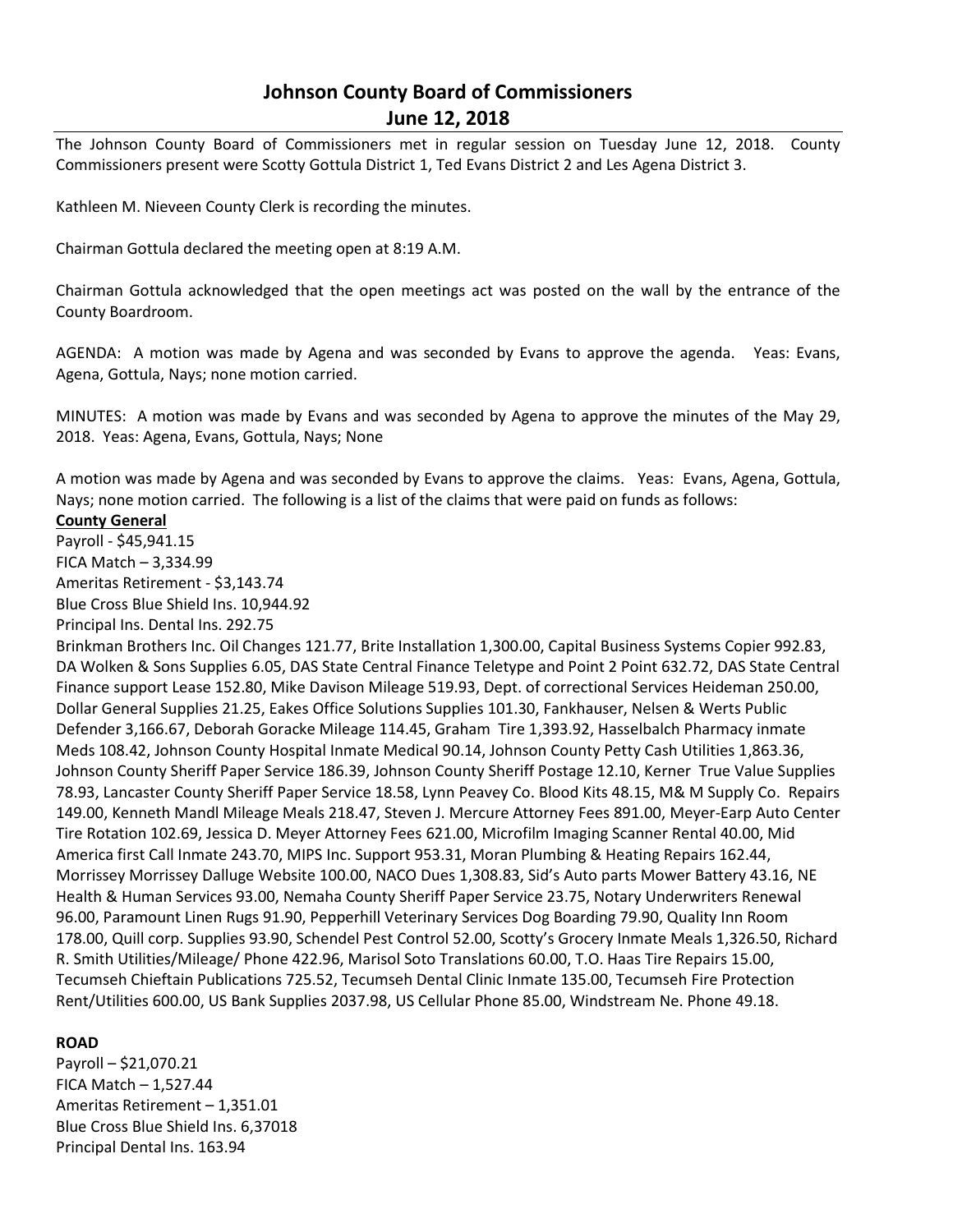Card Services Supplies 389.18, Concrete Ind. 65.00, Eggers Brothers Inc. Parts 1,168.34, Humboldt Implement Loader/Parts 796.52, Johnson County Petty Cash Misc. 48.55, Johnson County Petty Cash Utilities 413.47, Kan Equipment Parts 101.64, Kerner True Value supplies 182.24, M &M Supply co. 80.00, Martin Marietta Rock 11,100.80, Matheson Tri-Gas 44.01, Midwest Farmers Cooperative grease 29.90, Midwest Service & Sales Tools, Blades, Signs, Flags 2,919.75, Sid's Auto Parts 169.55, Paramount Linen Rugs 22.08, RDO Truck Center Parts 210.83, Sapp Brothers DEF 215.51, Stutheit Implement Parts 345.01, T O Haas Tires 43.70, Truck Center Comp. Parts 47.60, Village of Sterling Utilities 12.00,

## **Record Preservation Fund**

MIPS Inc. Support 118.64

## **INHERITANCE TAX FUND**

Corner Stone Tower Services Installation 2,395.00

## **EMERGENCY MANAGEMENT FUND**

Windstream Ne. Inc. Phone 2,301.53

County Attorney Rick Smith discussed with the board the proposal from Electronic Contracting Company to install Audio Output Jack and Headphone Jack near the Court Reporters desk. Rick talked with Judge Schriener about this project and he said that he will make adjustments, so this could wait.

A motion was made by Evans and was seconded by Agena to go into closed session at 8:27 a.m. Yeas: Evans, Agena, Gottula, Nays; none motion carried.

The purpose of the closed session was to discuss the performance of a person when necessary to prevent needless injury to the reputation of a person and when such person has not requested a public meeting. A motion was made by Agena and was seconded by Evans to go out of closed session at 8:48 a.m. Yeas: Evans, Agena, Gottula, Nays; none motion carried.

Highway Supt. Matt Schaardt was present at the meeting to discuss county roads, bridges, and to give the Board an update on current projects.

The board reviewed the 2108 Under Water Bridge Inspection Agreement between Johnson County and the State of Nebraska. A motion was made by Evans and was seconded by Agena to approve Resolution 18-07 for the Signing of the Project Program Agreement for the 2018 Under Water Bridge Inspection. Yeas: Evans, Agena, Gottula, Nays; none motion carried.

Howard McNiff Five Rivers RC&D was present to discuss the2017-18 Projects and to request continuing support. A motion was made by Evans and was seconded by Agena to approve the sponsor dues request of \$834.20. Yeas: Evans, Agena, Gottula, Nays; none motion carried.

Amanda Burki Emergency Manager and Alyson Gottula Deputy were at the meeting to give the board updates.

- Sterling Fire District ISO Report went from a 9 to a 6 which is a great improvement
- The State Homeland Security Grant Emergency Management Performance Grant Monitoring visit on the  $21<sup>st</sup>$  went good and Amanda received the report back from them indicating that they are in compliance with its performance goals.
- Code Red was having some issues Amanda to check with Gage County
- Amanda has been working with representatives of NEMA and FEMA for County Projects. The county will receive approximately an addition \$71,000.00 in funds
- The ambulance board will be purchasing 18 Radios and will place 6 in each unit.

The Board received and reviewed the Tort Claim filed June 11, 2018 and tabled it. A copy was sent to NIRMA